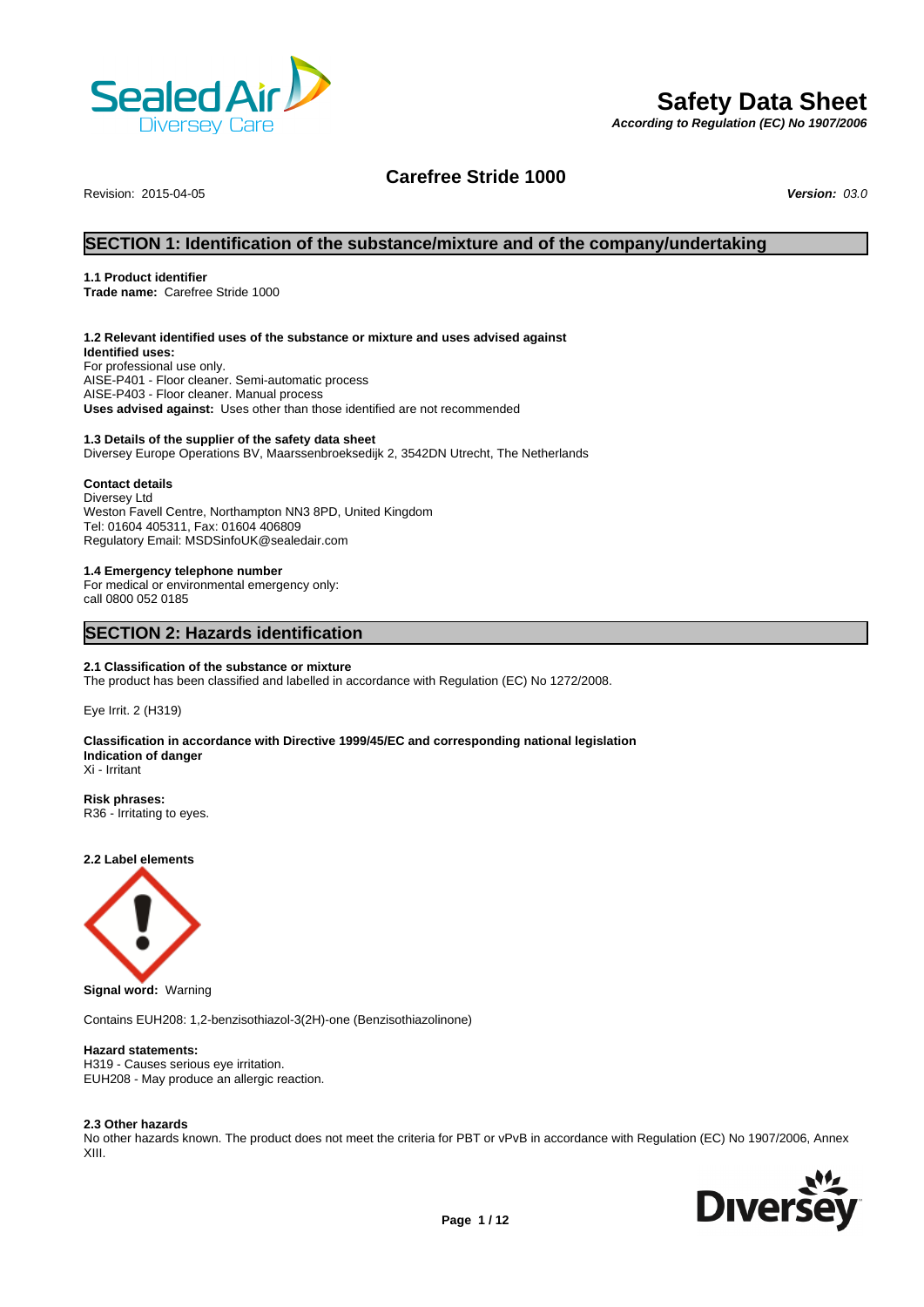# **SECTION 3: Composition/information on ingredients**

### **3.2 Mixtures**

| Ingredient(s)                                          | <b>EC</b> number | <b>CAS number</b> | <b>REACH number</b> | <b>Classification</b>                                                                                             | <b>Classification</b><br>(1999/45/EC)    | <b>Notes</b> | Weight<br>percent |
|--------------------------------------------------------|------------------|-------------------|---------------------|-------------------------------------------------------------------------------------------------------------------|------------------------------------------|--------------|-------------------|
| alkyl alcohol ethoxylate                               | Polymer*         | 68439-46-3        | $[4]$               | Acute Tox. 4 (H302)<br>Eye Dam. 1 (H318)<br>Aquatic Chronic 3<br>(H412)                                           | Xn:R22<br>Xi:R41                         |              | $3 - 10$          |
| alkyl alcohol alkoxylate                               | Polymer*         | 111905-53-4       | [4]                 | Skin Irrit. 2 (H315)<br>Eye Irrit. 2 (H319)<br>Aquatic Chronic 3<br>(H412)                                        | Xi:R36/38                                |              | $1 - 3$           |
| sulphonic acids,<br>C14-17-sec-alkane, sodium<br>salts | 307-055-2        | 97489-15-1        | 01-2119489924-20    | Acute Tox. 4 (H302)<br>Skin Irrit. 2 (H315)<br>Eye Dam. 1 (H318)<br>Aquatic Chronic 3<br>(H412)                   | Xn:R22<br>Xi:R38-41                      |              | $1 - 3$           |
| 1,2-benzisothiazol-3(2H)-one                           | 220-120-9        | 2634-33-5         | No data available   | Acute Tox. 4 (H302)<br>Skin Irrit. 2 (H315)<br>Eye Dam. 1 (H318)<br>Skin Sens. 1 (H317)<br>Aquatic Acute 1 (H400) | T:R23<br>Xn:R22<br>Xi:R38-41-43<br>N:R50 |              | $0.01 - 0.1$      |

\* Polymer.

For the full text of the R, H and EUH phrases mentioned in this Section, see Section 16.

Workplace exposure limit(s), if available, are listed in subsection 8.1.

[1] Exempted: ionic mixture. See Regulation (EC) No 1907/2006, Annex V, paragraph 3 and 4. This salt is potentially present, based on calculation, and included for classification and labelling purposes only. Each starting material of the ionic mixture is registered, as required.

[2] Exempted: included in Annex IV of Regulation (EC) No 1907/2006.

[3] Exempted: Annex V of Regulation (EC) No 1907/2006.

[4] Exempted: polymer. See Article 2(9) of Regulation (EC) No 1907/2006.

# **SECTION 4: First aid measures**

| 4.1 Description of first aid measures                           |                                                                                                                                                                                                             |
|-----------------------------------------------------------------|-------------------------------------------------------------------------------------------------------------------------------------------------------------------------------------------------------------|
| <b>Inhalation</b>                                               | Get medical attention or advice if you feel unwell.                                                                                                                                                         |
| <b>Skin contact:</b>                                            | If skin irritation occurs: Get medical advice or attention. Wash skin with plenty of lukewarm, gently<br>flowing water.                                                                                     |
| Eye contact:                                                    | Immediately rinse eyes cautiously with lukewarm water for several minutes. Remove contact lenses,<br>if present and easy to do. Continue rinsing. If irritation occurs and persists, get medical attention. |
| Ingestion:                                                      | Immediately drink 1 glass of water. Get medical attention or advice if you feel unwell.                                                                                                                     |
| Self-protection of first aider:                                 | Consider personal protective equipment as indicated in subsection 8.2.                                                                                                                                      |
| 4.2 Most important symptoms and effects, both acute and delayed |                                                                                                                                                                                                             |

| Inhalation:          | No known effects or symptoms in normal use. |
|----------------------|---------------------------------------------|
| <b>Skin contact:</b> | No known effects or symptoms in normal use. |
| Eye contact:         | Causes severe irritation.                   |
| Ingestion:           | No known effects or symptoms in normal use. |
|                      |                                             |

#### **4.3 Indication of any immediate medical attention and special treatment needed**

No information available on clinical testing and medical monitoring. Specific toxicological information on substances, if available, can be found in section 11.

# **SECTION 5: Firefighting measures**

#### **5.1 Extinguishing media**

Carbon dioxide. Dry powder. Water spray jet. Fight larger fires with water spray jet or alcohol-resistant foam.

#### **5.2 Special hazards arising from the substance or mixture**

No special hazards known.

#### **5.3 Advice for firefighters**

As in any fire, wear self contained breathing apparatus and suitable protective clothing including gloves and eye/face protection.

# **SECTION 6: Accidental release measures**

#### **6.1 Personal precautions, protective equipment and emergency procedures**

No special measures required.

#### **6.2 Environmental precautions**

Do not allow to enter drainage system, surface or ground water. Dilute with plenty of water.

#### **6.3 Methods and material for containment and cleaning up**

Absorb with liquid-binding material (sand, diatomite, universal binders, sawdust).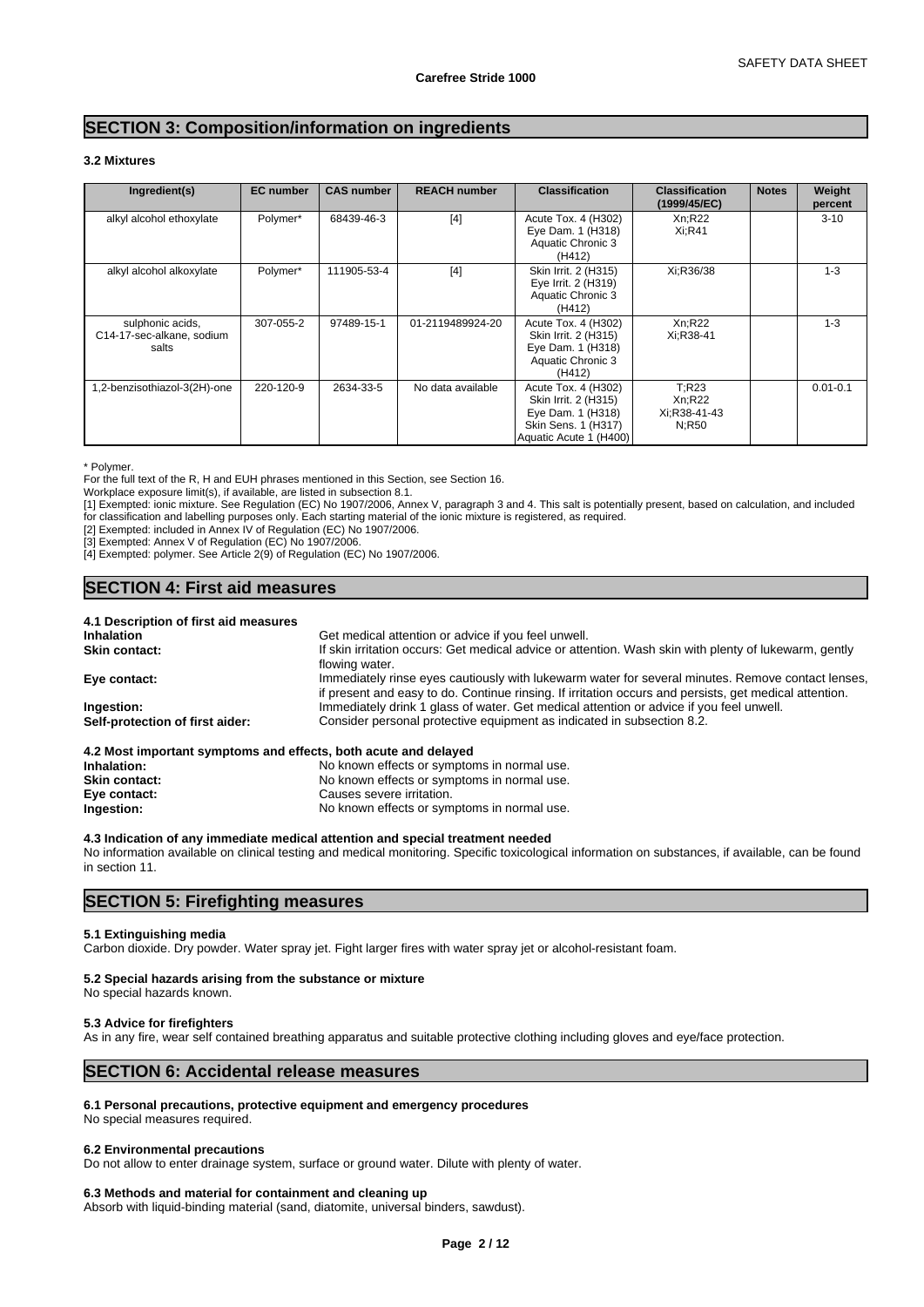#### **6.4 Reference to other sections**

For personal protective equipment see subsection 8.2. For disposal considerations see section 13.

# **SECTION 7: Handling and storage**

#### **7.1 Precautions for safe handling**

## **Measures to prevent fire and explosions:**

No special precautions required.

#### **Measures required to protect the environment:**

For environmental exposure controls see subsection 8.2.

#### **Advices on general occupational hygiene:**

Handle in accordance with good industrial hygiene and safety practice. Keep away from food, drink and animal feeding stuffs. Do not mix with other products unless adviced by Sealed Air. Wash hands before breaks and at the end of workday. Wash face, hands and any exposed skin thoroughly after handling. Take off immediately all contaminated clothing. Use personal protective equipment as required. Use only with adequate ventilation.

#### **7.2 Conditions for safe storage, including any incompatibilities**

Store in accordance with local and national regulations. Keep only in original container. Store in a closed container. For conditions to avoid see subsection 10.4. For incompatible materials see subsection 10.5.

#### **7.3 Specific end use(s)**

No specific advice for end use available.

# **SECTION 8: Exposure controls/personal protection**

#### **8.1 Control parameters Workplace exposure limits**

Air limit values, if available:

Biological limit values, if available:

Recommended monitoring procedures, if available:

Additional exposure limits under the conditions of use, if available:

#### **DNEL/DMEL and PNEC values**

| Human exposure                                   |                           |                       |                   |                                 |
|--------------------------------------------------|---------------------------|-----------------------|-------------------|---------------------------------|
| DNEL oral exposure - Consumer (mg/kg bw)         |                           |                       |                   |                                 |
| Ingredient(s)                                    | <b>Short term - Local</b> | Short term - Systemic | Long term - Local | <b>I Long term - Systemic  </b> |
|                                                  | effects                   | effects               | effects           | effects                         |
| alkyl alcohol ethoxylate                         | No data available         | No data available     | No data available | No data available               |
| alkyl alcohol alkoxylate                         | No data available         | No data available     | No data available | No data available               |
| sulphonic acids, C14-17-sec-alkane, sodium salts |                           |                       |                   |                                 |
| 1.2-benzisothiazol-3(2H)-one                     | No data available         | No data available     | No data available | No data available               |

DNEL dermal exposure - Worker

| Ingredient(s)                                    | <b>Short term - Local</b>   | <b>Short term - Systemic</b> | Long term - Local          | Long term - Systemic |
|--------------------------------------------------|-----------------------------|------------------------------|----------------------------|----------------------|
|                                                  | effects                     | effects (mg/kg bw)           | effects                    | effects (mg/kg bw)   |
| alkyl alcohol ethoxylate                         | No data available           | No data available            | No data available          | No data available    |
| alkyl alcohol alkoxylate                         | No data available           | No data available            | No data available          | No data available    |
| sulphonic acids, C14-17-sec-alkane, sodium salts | 2.8 mg/cm <sup>2</sup> skin |                              | $2.8 \text{ ma/cm}^2$ skin |                      |
| 1,2-benzisothiazol-3(2H)-one                     | No data available           | No data available            | No data available          | No data available    |

DNEL dermal exposure - Consumer

| Ingredient(s)                                    | <b>Short term - Local</b>  | <b>Short term - Systemic</b> | Long term - Local          | Long term - Systemic |
|--------------------------------------------------|----------------------------|------------------------------|----------------------------|----------------------|
|                                                  | effects                    | effects (mg/kg bw)           | effects                    | effects (mg/kg bw)   |
| alkyl alcohol ethoxylate                         | No data available          | No data available            | No data available          | No data available    |
| alkyl alcohol alkoxylate                         | No data available          | No data available            | No data available          | No data available    |
| sulphonic acids, C14-17-sec-alkane, sodium salts | $2.8 \text{ ma/cm}^2$ skin |                              | $2.8 \text{ ma/cm}^2$ skin | 3.57                 |
| 1,2-benzisothiazol-3(2H)-one                     | No data available          | No data available            | No data available          | No data available    |

DNEL inhalatory exposure - Worker (mg/m<sup>3</sup> )

| Ingredient(s)                                    | Short term - Local | <b>Short term - Systemic</b> | Long term - Local | Long term - Systemic |
|--------------------------------------------------|--------------------|------------------------------|-------------------|----------------------|
|                                                  | effects            | effects                      | effects           | effects              |
| alkyl alcohol ethoxylate                         | No data available  | No data available            | No data available | No data available    |
| alkyl alcohol alkoxylate                         | No data available  | No data available            | No data available | No data available    |
| sulphonic acids, C14-17-sec-alkane, sodium salts |                    |                              |                   | 35                   |
| 1,2-benzisothiazol-3(2H)-one                     | No data available  | No data available            | No data available | No data available    |

DNEL inhalatory exposure - Consumer (mg/m<sup>3)</sup> )

| <b>Short term</b><br><b>Short term</b><br>Systemic'<br>Local<br>-ona term -<br>Loca<br>I Long term<br><b>Systemic</b><br>Ingredient(s) |
|----------------------------------------------------------------------------------------------------------------------------------------|
|----------------------------------------------------------------------------------------------------------------------------------------|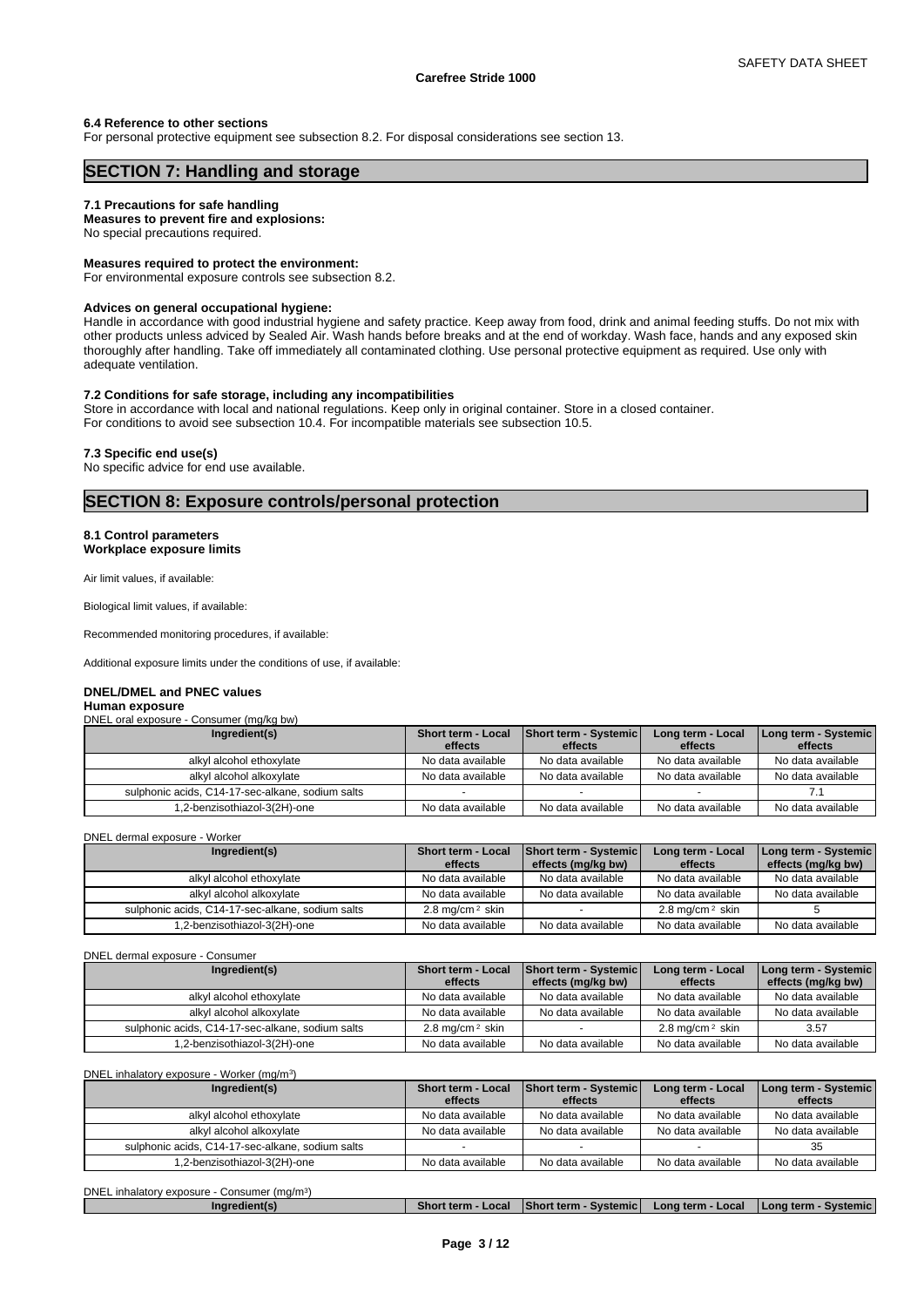|                                                  | effects           | effects           | effects           | effects           |
|--------------------------------------------------|-------------------|-------------------|-------------------|-------------------|
| alkyl alcohol ethoxylate                         | No data available | No data available | No data available | No data available |
| alkyl alcohol alkoxylate                         | No data available | No data available | No data available | No data available |
| sulphonic acids, C14-17-sec-alkane, sodium salts |                   |                   |                   | 12.4              |
| 1,2-benzisothiazol-3(2H)-one                     | No data available | No data available | No data available | No data available |

# **Environmental exposure**

| Environmental exposure - PNEC                    |                   |                                            |                     |                   |
|--------------------------------------------------|-------------------|--------------------------------------------|---------------------|-------------------|
| Ingredient(s)                                    |                   | Surface water, fresh Surface water, marine | Intermittent (mg/l) | Sewage treatment  |
|                                                  | (mg/l)            | (mg/l)                                     |                     | plant (mg/l)      |
| alkyl alcohol ethoxylate                         | No data available | No data available                          | No data available   | No data available |
| alkyl alcohol alkoxylate                         | No data available | No data available                          | No data available   | No data available |
| sulphonic acids, C14-17-sec-alkane, sodium salts | 0.04              | 0.004                                      | 0.06                | 600               |
| 1,2-benzisothiazol-3(2H)-one                     | No data available | No data available                          | No data available   | No data available |

#### Environmental exposure - PNEC, continued

| Ingredient(s)                                    | l Sediment. freshwater l | Sediment, marine  | Soil (mg/kg)      | Air ( $mg/m3$ )   |
|--------------------------------------------------|--------------------------|-------------------|-------------------|-------------------|
|                                                  | (mg/kg)                  | (mg/kg)           |                   |                   |
| alkyl alcohol ethoxylate                         | No data available        | No data available | No data available | No data available |
| alkyl alcohol alkoxylate                         | No data available        | No data available | No data available | No data available |
| sulphonic acids, C14-17-sec-alkane, sodium salts | 9.4                      | 0.94              | 9.4               | 0.06              |
| 1,2-benzisothiazol-3(2H)-one                     | No data available        | No data available | No data available | No data available |

#### **8.2 Exposure controls**

*The following information applies for the uses indicated in subsection 1.2. If available, please refer to the product information sheet for application and handling instructions. Normal use conditions are assumed for this section.*

*Recommended safety measures for handling the undiluted product: Covering activities such as filling and transfer of product to application equipment, flasks or buckets*

| Appropriate engineering controls:<br>Appropriate organisational controls: | No special requirements under normal use conditions.<br>Avoid direct contact and/or splashes where possible. Train personnel.                     |  |  |  |  |
|---------------------------------------------------------------------------|---------------------------------------------------------------------------------------------------------------------------------------------------|--|--|--|--|
| Personal protective equipment                                             |                                                                                                                                                   |  |  |  |  |
| Eye / face protection:                                                    | Safety glasses are not normally required. However, their use is recommended in those cases<br>where splashes may occur when handling the product. |  |  |  |  |
| Hand protection:                                                          | Rinse and dry hands after use. For prolonged contact protection for the skin may be necessary.                                                    |  |  |  |  |
| <b>Body protection:</b>                                                   | No special requirements under normal use conditions.                                                                                              |  |  |  |  |
| <b>Respiratory protection:</b>                                            | No special requirements under normal use conditions.                                                                                              |  |  |  |  |
| <b>Environmental exposure controls:</b>                                   | No special requirements under normal use conditions.                                                                                              |  |  |  |  |
| Recommended safety measures for handling the diluted product:             |                                                                                                                                                   |  |  |  |  |
| Recommended maximum concentration (%): 2.5                                |                                                                                                                                                   |  |  |  |  |
|                                                                           |                                                                                                                                                   |  |  |  |  |

| Appropriate engineering controls:<br>Appropriate organisational controls: | No special requirements under normal use conditions.<br>No special requirements under normal use conditions. |
|---------------------------------------------------------------------------|--------------------------------------------------------------------------------------------------------------|
| Personal protective equipment                                             |                                                                                                              |
| Eye / face protection:                                                    | No special requirements under normal use conditions.                                                         |
| Hand protection:                                                          | Rinse and dry hands after use. For prolonged contact protection for the skin may be necessary.               |
| <b>Body protection:</b>                                                   | No special requirements under normal use conditions.                                                         |
| <b>Respiratory protection:</b>                                            | No special requirements under normal use conditions.                                                         |
| <b>Environmental exposure controls:</b>                                   | No special requirements under normal use conditions.                                                         |

# **SECTION 9: Physical and chemical properties**

**9.1 Information on basic physical and chemical properties**

*Information in this section refers to the product, unless it is specifically stated that substance data is listed*

|                                                                 | Method / remark |
|-----------------------------------------------------------------|-----------------|
| Physical State: Liquid                                          |                 |
| Colour: Clear, Colourless                                       |                 |
| <b>Odour:</b> Product specific                                  |                 |
| <b>Odour threshold: Not applicable</b>                          |                 |
| $pH: \approx 12$ (neat)                                         |                 |
| <b>Melting point/freezing point (°C):</b> Not determined        |                 |
| Initial boiling point and boiling range $(°C)$ : Not determined |                 |
|                                                                 |                 |
| Substance data, boiling point                                   |                 |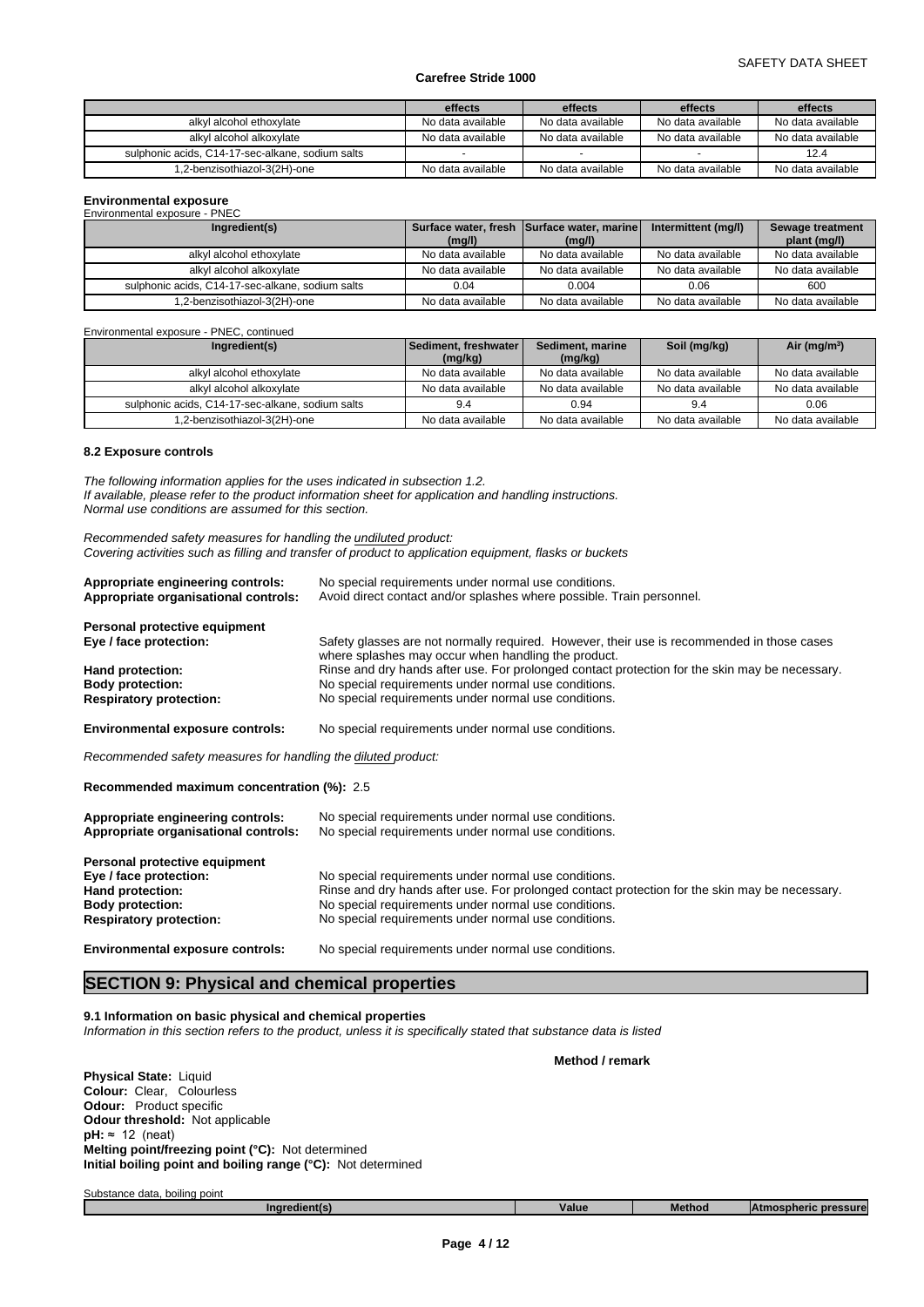# SAFETY DATA SHEET

#### **Carefree Stride 1000**

|                                                  | (°C)              |                  | (hPa) |
|--------------------------------------------------|-------------------|------------------|-------|
| alkyl alcohol ethoxylate                         | > 232.2           | Method not given |       |
| alkyl alcohol alkoxylate                         | No data available |                  |       |
| sulphonic acids, C14-17-sec-alkane, sodium salts | >100              | Method not given |       |
| 1,2-benzisothiazol-3(2H)-one                     | No data available |                  |       |

#### **Method / remark**

**Flash point (°C):** Not applicable. **Sustained combustion:** Not determined **Evaporation rate:** Not determined **Flammability (solid, gas):** Not determined **Upper/lower flammability limit (%):** Not determined

Substance data, flammability or explosive limits, if available:

#### **Method / remark**

**Method / remark**

#### **Vapour pressure:** Not determined

#### Substance data, vapour pressure

| Ingredient(s)                                    | Value<br>(Pa)     | <b>Method</b>    | Temperature<br>$(^{\circ}C)$ |
|--------------------------------------------------|-------------------|------------------|------------------------------|
| alkyl alcohol ethoxylate                         | < 10              | Method not given | 37.8                         |
| alkyl alcohol alkoxylate                         | No data available |                  |                              |
| sulphonic acids, C14-17-sec-alkane, sodium salts | 3000              | Method not given | 25                           |
| 1,2-benzisothiazol-3(2H)-one                     | No data available |                  |                              |

#### **Solubility in / Miscibility with Water:** Fully miscible **Vapour density:** Not determined Relative density: 1.01 g/cm<sup>3</sup> (20 °C)

Substance data, solubility in water

| Ingredient(s)                                    | Value<br>(g/l)    | <b>Method</b>    | Temperature<br>$(^{\circ}C)$ |
|--------------------------------------------------|-------------------|------------------|------------------------------|
| alkyl alcohol ethoxylate                         | 100 Soluble       | Method not given |                              |
| alkyl alcohol alkoxylate                         | No data available |                  |                              |
| sulphonic acids, C14-17-sec-alkane, sodium salts | 500               | Method not given | 25                           |
| 1,2-benzisothiazol-3(2H)-one                     | No data available |                  |                              |

Substance data, partition coefficient n-octanol/water (log Kow): see subsection 12.3

#### **Decomposition temperature:** Not determined **Autoignition temperature:** Not determined **Viscosity:** Not determined **Explosive properties:** Not explosive. **Oxidising properties:** Not oxidising

#### **9.2 Other information**

**Surface tension (N/m):** Not determined **Corrosion to metals:** Not corrosive

Substance data, dissociation constant, if available:

# **SECTION 10: Stability and reactivity**

#### **10.1 Reactivity**

No reactivity hazards known under normal storage and use conditions.

### **10.2 Chemical stability**

Stable under normal storage and use conditions.

# **10.3 Possibility of hazardous reactions**

No hazardous reactions known under normal storage and use conditions.

#### **10.4 Conditions to avoid**

None known under normal storage and use conditions.

### **10.5 Incompatible materials**

Reacts with acids.

#### **10.6 Hazardous decomposition products**

None known under normal storage and use conditions.

#### **Method / remark**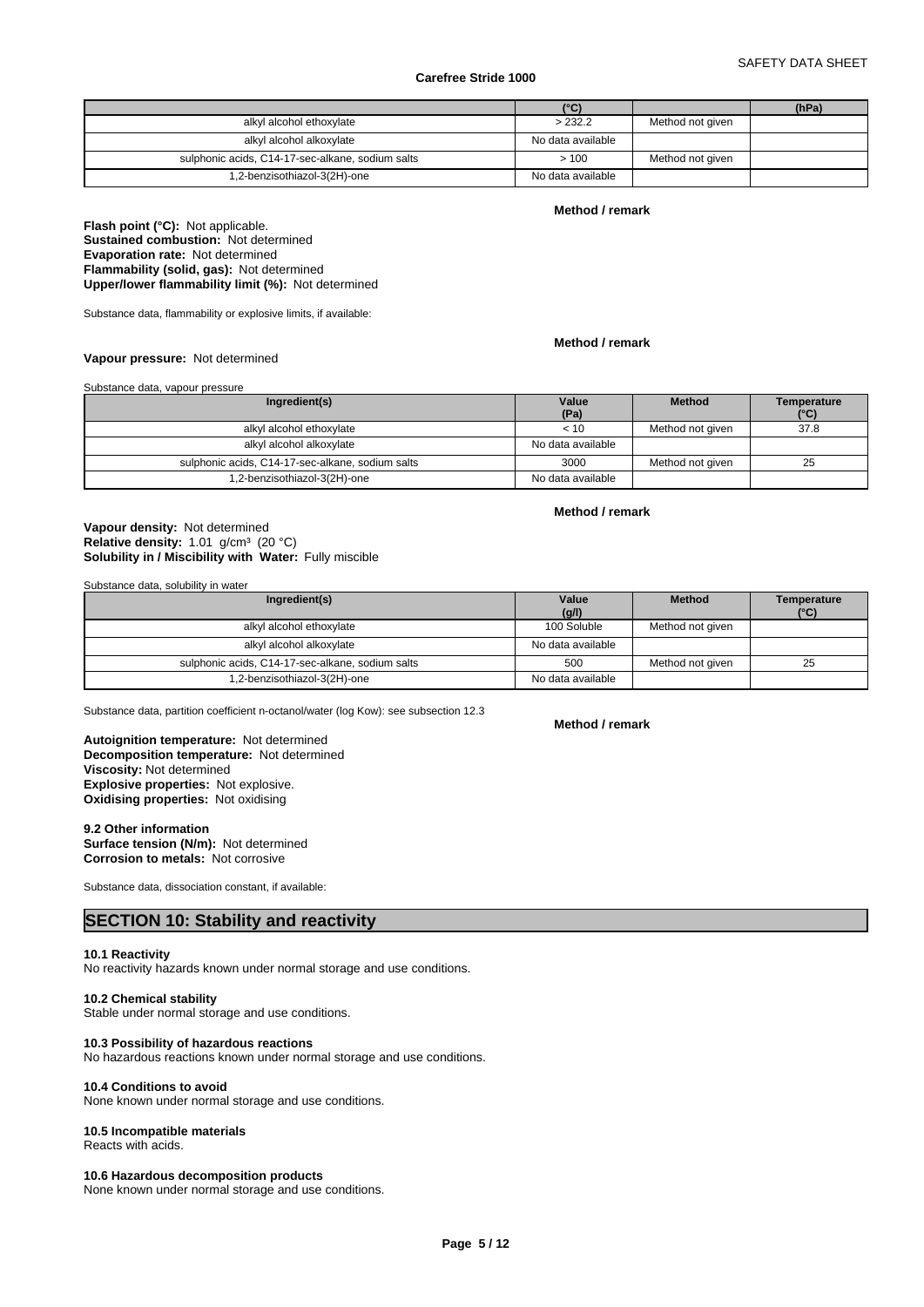# **SECTION 11: Toxicological information**

# **11.1 Information on toxicological effects**

Mixture data:

## **Relevant calculated ATE(s):**

**Eye irritation and corrosivity<br>Result:** Eye irritant 2 **Method:** Bridging **Result:** Eye irritant 2

Substance data, where relevant and available, are listed below.

# **Acute toxicity** Acute oral toxicity

| $1$ to get of the town only                      |           |                      |                |                                  |                             |
|--------------------------------------------------|-----------|----------------------|----------------|----------------------------------|-----------------------------|
| Ingredient(s)                                    | Endpoint  | Value<br>(mg/kg)     | <b>Species</b> | <b>Method</b>                    | <b>Exposure</b><br>time (h) |
| alkyl alcohol ethoxylate                         | $LD_{50}$ | $300 - 2000$         |                | Method not given                 |                             |
| alkyl alcohol alkoxylate                         | $LD_{50}$ | > 2000               | Rat            | Method not given                 |                             |
| sulphonic acids, C14-17-sec-alkane, sodium salts | $LD_{50}$ | > 2000               | Rat            | OECD 401 (EU B.1)<br>Read across |                             |
| 1,2-benzisothiazol-3(2H)-one                     |           | No data<br>available |                |                                  |                             |

Acute dermal toxicity

| Ingredient(s)                                    | Endpoint  | Value<br>(mg/kg)     | <b>Species</b> | <b>Method</b>      | <b>Exposure</b><br>time (h) |
|--------------------------------------------------|-----------|----------------------|----------------|--------------------|-----------------------------|
| alkyl alcohol ethoxylate                         | $LD_{50}$ | $2000 - 5000$        | Rat            | Method not given   |                             |
| alkyl alcohol alkoxylate                         |           | No data<br>available |                |                    |                             |
| sulphonic acids, C14-17-sec-alkane, sodium salts | $LD_{50}$ | > 2000               | Mouse          | Weight of evidence |                             |
| 1,2-benzisothiazol-3(2H)-one                     |           | No data<br>available |                |                    |                             |

| Acute inhalative toxicity                        |          |                      |                |               |                             |
|--------------------------------------------------|----------|----------------------|----------------|---------------|-----------------------------|
| Ingredient(s)                                    | Endpoint | Value<br>(mg/l)      | <b>Species</b> | <b>Method</b> | <b>Exposure</b><br>time (h) |
| alkyl alcohol ethoxylate                         |          | No data<br>available |                |               |                             |
| alkyl alcohol alkoxylate                         |          | No data<br>available |                |               |                             |
| sulphonic acids, C14-17-sec-alkane, sodium salts |          | No data<br>available |                |               |                             |
| 1,2-benzisothiazol-3(2H)-one                     |          | No data<br>available |                |               |                             |

# **Irritation and corrosivity** Skin irritation and corrosivity

| Ingredient(s)                                    | Result            | <b>Species</b> | <b>Method</b>                    | <b>Exposure time</b> |
|--------------------------------------------------|-------------------|----------------|----------------------------------|----------------------|
| alkyl alcohol ethoxylate                         | Not irritant      |                | Method not given                 |                      |
| alkyl alcohol alkoxylate                         | Irritant          | Rabbit         | OECD 404 (EU B.4)                |                      |
| sulphonic acids, C14-17-sec-alkane, sodium salts | Irritant          | Rabbit         | OECD 404 (EU B.4)<br>Read across |                      |
| 1,2-benzisothiazol-3(2H)-one                     | No data available |                |                                  |                      |

Eye irritation and corrosivity

| Ingredient(s)                                    | Result            | <b>Species</b> | <b>Method</b>     | <b>Exposure time</b> |
|--------------------------------------------------|-------------------|----------------|-------------------|----------------------|
| alkyl alcohol ethoxylate                         | Severe damage     | Rabbit         | Method not given  |                      |
| alkyl alcohol alkoxylate                         | Irritant          | Rabbit         | OECD 405 (EU B.5) |                      |
| sulphonic acids, C14-17-sec-alkane, sodium salts | Severe damage     |                | OECD 405 (EU B.5) |                      |
| 1,2-benzisothiazol-3(2H)-one                     | No data available |                |                   |                      |

Respiratory tract irritation and corrosivity

| Ingredient(s)                                    | Result            | <b>Species</b> | <b>Method</b> | <b>Exposure time</b> |
|--------------------------------------------------|-------------------|----------------|---------------|----------------------|
| alkyl alcohol ethoxylate                         | No data available |                |               |                      |
| alkyl alcohol alkoxylate                         | No data available |                |               |                      |
| sulphonic acids, C14-17-sec-alkane, sodium salts | No data available |                |               |                      |
| 1,2-benzisothiazol-3(2H)-one                     | No data available |                |               |                      |

#### **Sensitisation**

| Sensitisation by skin contact |                                |                |                  |                            |
|-------------------------------|--------------------------------|----------------|------------------|----------------------------|
| Ingredient(s)                 | <b>Result</b>                  | <b>Species</b> | <b>Method</b>    | <b>I</b> Exposure time (h) |
| alkyl alcohol ethoxylate      | Not sensitising                | Guinea pig     | Method not aiven |                            |
| alkvl alcohol alkoxvlate      | No data available<br>Book 6112 |                |                  |                            |
|                               | <del>raye or iz</del>          |                |                  |                            |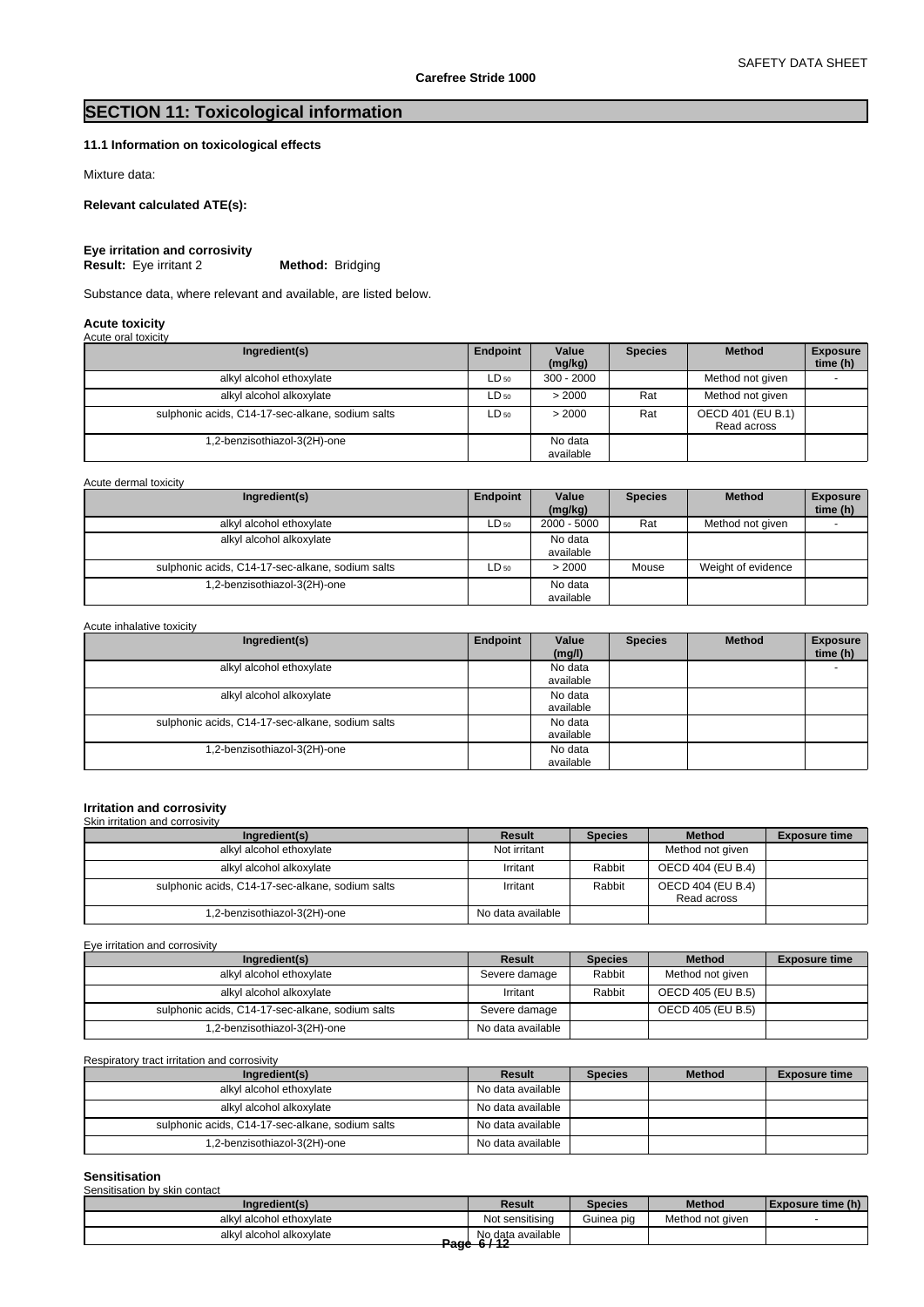| sulphonic acids, C14-17-sec-alkane, sodium salts | Not sensitising   | Guinea piɑ | OECD 406 (EU B.6) /<br><b>GPMT Read across</b> |  |
|--------------------------------------------------|-------------------|------------|------------------------------------------------|--|
| 1,2-benzisothiazol-3(2H)-one                     | No data available |            |                                                |  |

Sensitisation by inhalation

| Ingredient(s)                                    | Result            | <b>Species</b> | <b>Method</b> | <b>Exposure time</b> |
|--------------------------------------------------|-------------------|----------------|---------------|----------------------|
| alkyl alcohol ethoxylate                         | No data available |                |               |                      |
| alkyl alcohol alkoxylate                         | No data available |                |               |                      |
| sulphonic acids, C14-17-sec-alkane, sodium salts | No data available |                |               |                      |
| 1,2-benzisothiazol-3(2H)-one                     | No data available |                |               |                      |

# **CMR effects (carcinogenicity, mutagenicity and toxicity for reproduction)** Mutagenicity

| Ingredient(s)                                       | Result (in-vitro)                                      | <b>Method</b>       | Result (in-vivo)                                       | <b>Method</b>       |
|-----------------------------------------------------|--------------------------------------------------------|---------------------|--------------------------------------------------------|---------------------|
|                                                     |                                                        | (in-vitro)          |                                                        | (in-vivo)           |
| alkyl alcohol ethoxylate                            | No evidence for mutagenicity, negative<br>test results | OECD 473            | No data available                                      |                     |
| alkyl alcohol alkoxylate                            | No data available                                      |                     | No data available                                      |                     |
| sulphonic acids, C14-17-sec-alkane, sodium<br>salts | No evidence for mutagenicity, negative<br>test results | Method not<br>aiven | No evidence for mutagenicity, negative<br>test results | Method not<br>qiven |
| 1,2-benzisothiazol-3(2H)-one                        | No data available                                      |                     | No data available                                      |                     |

#### **Carcinogenicity**

| Ingredient(s)                                    | <b>Effect</b>                                          |
|--------------------------------------------------|--------------------------------------------------------|
| alkyl alcohol ethoxylate                         | No evidence for carcinogenicity, negative test results |
| alkvl alcohol alkoxvlate                         | No data available                                      |
| sulphonic acids, C14-17-sec-alkane, sodium salts | No evidence for carcinogenicity, negative test results |
| 1.2-benzisothiazol-3(2H)-one                     | No data available                                      |

| Toxicity for reproduction                              |              |                        |                         |                |               |                         |                                                      |
|--------------------------------------------------------|--------------|------------------------|-------------------------|----------------|---------------|-------------------------|------------------------------------------------------|
| Ingredient(s)                                          | Endpoint     | <b>Specific effect</b> | Value<br>$(mg/kg$ bw/d) | <b>Species</b> | <b>Method</b> | <b>Exposure</b><br>time | <b>Remarks and other effects</b><br>reported         |
| alkyl alcohol ethoxylate                               | <b>NOAEL</b> |                        | > 250                   | Rat            | Not known     |                         | No effects on fertility No<br>developmental toxicity |
| alkyl alcohol alkoxylate                               |              |                        | No data<br>available    |                |               |                         |                                                      |
| sulphonic acids,<br>C14-17-sec-alkane,<br>sodium salts |              |                        | No data<br>available    |                |               |                         | No evidence for reproductive<br>toxicity             |
| 1,2-benzisothiazol-3(2H<br>)-one                       |              |                        | No data<br>available    |                |               |                         |                                                      |

# **Repeated dose toxicity** Sub-acute or sub-chronic oral toxicity

| Ingredient(s)                                    | <b>Endpoint</b> | Value                | <b>Species</b> | <b>Method</b>       |                    | <b>Exposure Specific effects and organs</b> |
|--------------------------------------------------|-----------------|----------------------|----------------|---------------------|--------------------|---------------------------------------------|
|                                                  |                 | (mg/kg bw/d)         |                |                     | $ time$ (days) $ $ | affected                                    |
| alkyl alcohol ethoxylate                         | <b>NOAEL</b>    | $80 - 400$           |                | Method not<br>given | $\overline{a}$     |                                             |
| alkyl alcohol alkoxylate                         |                 | No data<br>available |                |                     |                    |                                             |
| sulphonic acids, C14-17-sec-alkane, sodium salts | <b>NOAEL</b>    | 200                  | Rat            | Method not<br>qiven |                    |                                             |
| 1,2-benzisothiazol-3(2H)-one                     |                 | No data<br>available |                |                     |                    |                                             |

#### Sub-chronic dermal toxicity

| Ingredient(s)                                    | Endpoint     | Value        | <b>Species</b> | <b>Method</b> |             | <b>Exposure Specific effects and organs</b> |
|--------------------------------------------------|--------------|--------------|----------------|---------------|-------------|---------------------------------------------|
|                                                  |              | (mg/kg bw/d) |                |               | time (days) | affected                                    |
| alkyl alcohol ethoxylate                         | <b>NOAEL</b> | 80           |                | OECD 411 (EU  | 90          |                                             |
|                                                  |              |              |                | B.28          |             |                                             |
| alkyl alcohol alkoxylate                         |              | No data      |                |               |             |                                             |
|                                                  |              | available    |                |               |             |                                             |
| sulphonic acids, C14-17-sec-alkane, sodium salts |              | No data      |                |               |             |                                             |
|                                                  |              | available    |                |               |             |                                             |
| 1,2-benzisothiazol-3(2H)-one                     |              | No data      |                |               |             |                                             |
|                                                  |              | available    |                |               |             |                                             |

# Sub-chronic inhalation toxicity

| Ingredient(s)                                    | Endpoint | Value<br>(mg/kg bw/d) | <b>Species</b> | <b>Method</b> | time (days) | <b>Exposure   Specific effects and organs  </b><br>affected |
|--------------------------------------------------|----------|-----------------------|----------------|---------------|-------------|-------------------------------------------------------------|
| alkyl alcohol ethoxylate                         |          | No data<br>available  |                |               |             |                                                             |
| alkyl alcohol alkoxylate                         |          | No data<br>available  |                |               |             |                                                             |
| sulphonic acids, C14-17-sec-alkane, sodium salts |          | No data<br>available  |                |               |             |                                                             |
| 1,2-benzisothiazol-3(2H)-one                     |          | No data<br>available  |                |               |             |                                                             |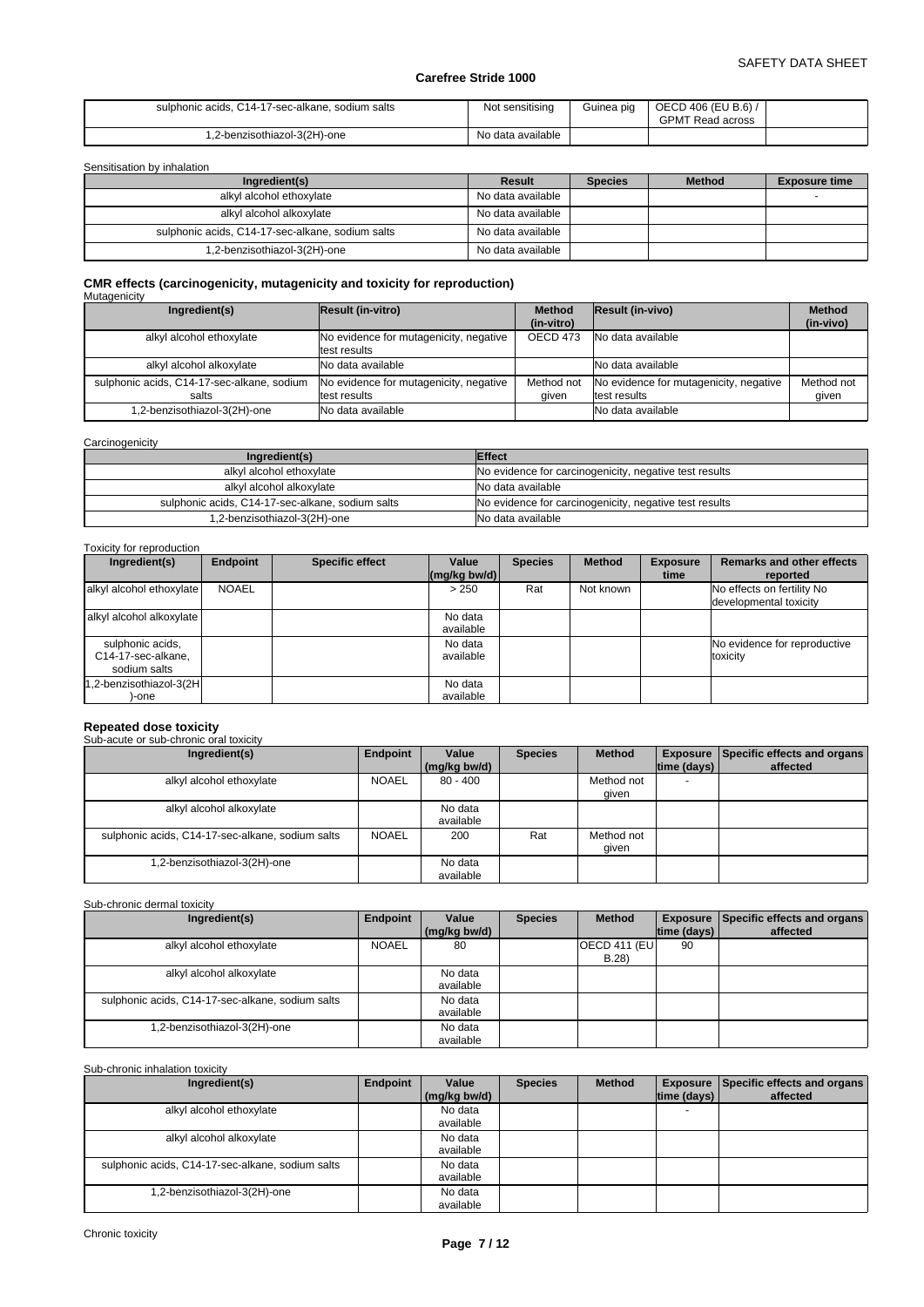| Ingredient(s)                                          | <b>Exposure</b><br>route | Endpoint     | Value<br>$\left \frac{\text{mg}}{\text{kg}}\right $ bw/d) | <b>Species</b> | <b>Method</b>       | <b>Exposure</b><br>time | Specific effects and<br>organs affected | <b>Remark</b> |
|--------------------------------------------------------|--------------------------|--------------|-----------------------------------------------------------|----------------|---------------------|-------------------------|-----------------------------------------|---------------|
| alkyl alcohol ethoxylate                               |                          |              | No data<br>available                                      |                |                     |                         |                                         |               |
| alkyl alcohol alkoxylate                               |                          |              | No data<br>available                                      |                |                     |                         |                                         |               |
| sulphonic acids,<br>C14-17-sec-alkane,<br>sodium salts | Oral                     | <b>NOAEL</b> | >4000                                                     | Rat            | Method not<br>given |                         |                                         |               |
| 1,2-benzisothiazol-3(2H<br>-one                        |                          |              | No data<br>available                                      |                |                     |                         |                                         |               |

#### STOT-single exposure

| Ingredient(s)                                    | Affected organ(s) |
|--------------------------------------------------|-------------------|
| alkyl alcohol ethoxylate                         | No data available |
| alkyl alcohol alkoxylate                         | No data available |
| sulphonic acids, C14-17-sec-alkane, sodium salts | No data available |
| 1,2-benzisothiazol-3(2H)-one                     | No data available |

#### STOT-repeated exposure

| Ingredient(s)                                    | Affected organ(s) |
|--------------------------------------------------|-------------------|
| alkyl alcohol ethoxylate                         | No data available |
| alkyl alcohol alkoxylate                         | No data available |
| sulphonic acids, C14-17-sec-alkane, sodium salts | No data available |
| 1,2-benzisothiazol-3(2H)-one                     | No data available |

## **Aspiration hazard**

Substances with an aspiration hazard (H304), if any, are listed in section 3. If relevant, see section 9 for dynamic viscosity and relative density of the product.

## **Potential adverse health effects and symptoms**

Effects and symptoms related to the product, if any, are listed in subsection 4.2.

# **SECTION 12: Ecological information**

# **12.1 Toxicity**

No data is available on the mixture.

Substance data, where relevant and available, are listed below

## **Aquatic short-term toxicity**

| Aquatic short-term toxicity - fish               |           |                      |                      |                               |                             |
|--------------------------------------------------|-----------|----------------------|----------------------|-------------------------------|-----------------------------|
| Ingredient(s)                                    | Endpoint  | Value<br>(mg/l)      | <b>Species</b>       | <b>Method</b>                 | <b>Exposure</b><br>time (h) |
| alkyl alcohol ethoxylate                         | $LC_{50}$ | $5 - 7$              | Fish                 | 92/69/EEC, C1,<br>semi-static | 96                          |
| alkyl alcohol alkoxylate                         | $LC_{50}$ | $1 - 10$             | Leuciscus idus       | Method not given              | 48                          |
| sulphonic acids, C14-17-sec-alkane, sodium salts | $LC_{50}$ | 1 - 10               | Brachydanio<br>rerio | OECD 203                      | 96                          |
| .2-benzisothiazol-3(2H)-one                      |           | No data<br>available |                      |                               |                             |

Aquatic short-term toxicity - crustacea

| Ingredient(s)                                    | Endpoint | Value<br>(mg/l)      | <b>Species</b>          | <b>Method</b>    | <b>Exposure</b><br>time (h) |
|--------------------------------------------------|----------|----------------------|-------------------------|------------------|-----------------------------|
| alkyl alcohol ethoxylate                         | EC 50    | 5.3                  | Daphnia                 | 92/69/EEC        | 48                          |
| alkyl alcohol alkoxylate                         | EC 50    | $-10$                | Not specified           | Method not given | 48                          |
| sulphonic acids, C14-17-sec-alkane, sodium salts | EC 50    | 9.81                 | Daphnia<br>magna Straus | OECD 202         | 48                          |
| .2-benzisothiazol-3(2H)-one                      |          | No data<br>available |                         |                  |                             |

#### Aquatic short-term toxicity - algae

| Ingredient(s)                                    | Endpoint         | Value<br>(mg/l)      | <b>Species</b>                         | <b>Method</b> | <b>Exposure</b><br>time (h) |
|--------------------------------------------------|------------------|----------------------|----------------------------------------|---------------|-----------------------------|
| alkyl alcohol ethoxylate                         | EC 50            | $1.4 - 47$           | Not specified                          | 92/69/EEC     | 72                          |
| alkyl alcohol alkoxylate                         |                  | No data<br>available |                                        |               | <b>.</b>                    |
| sulphonic acids, C14-17-sec-alkane, sodium salts | EC <sub>50</sub> | > 61                 | Pseudokirchner<br>iella<br>subcapitata | OECD 201      | 72                          |
| 1,2-benzisothiazol-3(2H)-one                     |                  | No data<br>available |                                        |               |                             |

| Aquatic short-term toxicity - marine species |                 |         |                |               |                 |
|----------------------------------------------|-----------------|---------|----------------|---------------|-----------------|
| Ingredient(s)                                | <b>Endpoint</b> | Value   | <b>Species</b> | <b>Method</b> | <b>Exposure</b> |
|                                              |                 | (mg/l)  |                |               | time (days)     |
| alkyl alcohol ethoxylate                     |                 | No data |                |               |                 |
|                                              | Page 8/12       |         |                |               |                 |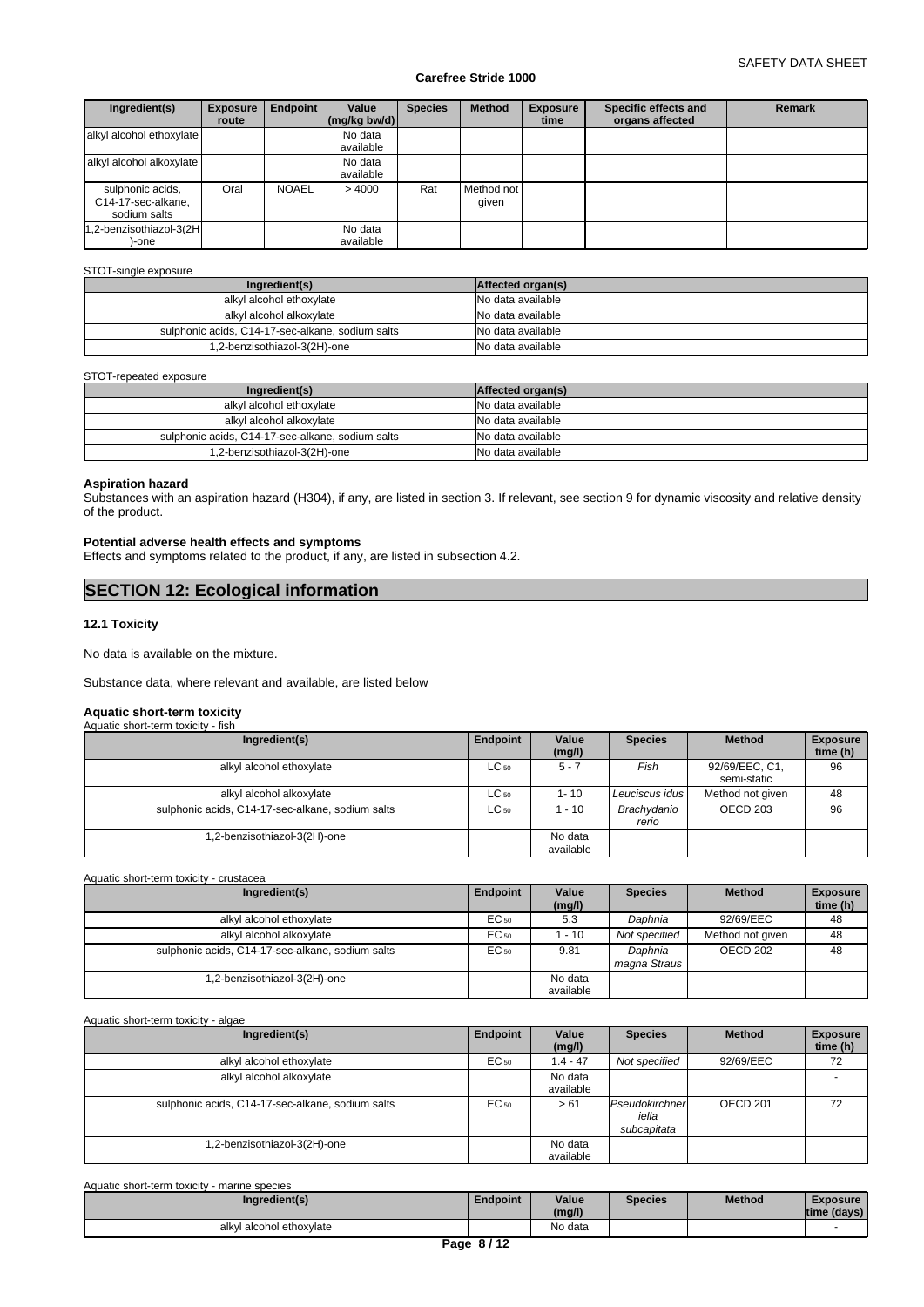|                                                  | available            |  |   |
|--------------------------------------------------|----------------------|--|---|
| alkyl alcohol alkoxylate                         | No data<br>available |  |   |
| sulphonic acids, C14-17-sec-alkane, sodium salts | No data<br>available |  | ۰ |
| 1,2-benzisothiazol-3(2H)-one                     | No data<br>available |  |   |

# Impact on sewage plants - toxicity to bacteria

| Ingredient(s)                                    | Endpoint    | Value<br>(mg/l)      | <b>Inoculum</b>       | <b>Method</b>      | <b>Exposure</b><br>time |
|--------------------------------------------------|-------------|----------------------|-----------------------|--------------------|-------------------------|
| alkyl alcohol ethoxylate                         | $EC_{50}$   | >140                 | Bacteria              | Method not given   | 3 hour(s)               |
| alkyl alcohol alkoxylate                         | $EC_{10}$   | >1000                | Activated<br>sludge   | DEV-L <sub>2</sub> |                         |
| sulphonic acids, C14-17-sec-alkane, sodium salts | <b>NOEC</b> | 600                  | Pseudomonas<br>putida | DIN 38412 / Part 8 | 16 hour(s)              |
| .2-benzisothiazol-3(2H)-one                      |             | No data<br>available |                       |                    |                         |

# **Aquatic long-term toxicity** Aquatic long-term toxicity - fish

| Ingredient(s)                                    | Endpoint  | Value<br>(mg/l)      | <b>Species</b> | <b>Method</b>       | <b>Exposure</b><br>time | <b>Effects observed</b> |
|--------------------------------------------------|-----------|----------------------|----------------|---------------------|-------------------------|-------------------------|
| alkyl alcohol ethoxylate                         | $EC_{10}$ | 8.983                | Not specified  | Method not<br>qiven | $21 \text{ day}(s)$     |                         |
| alkyl alcohol alkoxylate                         |           | No data<br>available |                |                     |                         |                         |
| sulphonic acids, C14-17-sec-alkane, sodium salts |           | No data<br>available |                |                     |                         |                         |
| .2-benzisothiazol-3(2H)-one                      |           | No data<br>available |                |                     |                         |                         |

# Aquatic long-term toxicity - crustacea

| Ingredient(s)                                    | Endpoint  | Value     | <b>Species</b> | <b>Method</b> | <b>Exposure</b>     | <b>Effects observed</b> |
|--------------------------------------------------|-----------|-----------|----------------|---------------|---------------------|-------------------------|
|                                                  |           | (mg/l)    |                |               | time                |                         |
| alkyl alcohol ethoxylate                         | $EC_{10}$ | 2.579     | Daphnia sp.    | Method not    | $21 \text{ day}(s)$ |                         |
|                                                  |           |           |                | qiven         |                     |                         |
| alkyl alcohol alkoxylate                         |           | No data   |                |               |                     |                         |
|                                                  |           | available |                |               |                     |                         |
| sulphonic acids, C14-17-sec-alkane, sodium salts |           | No data   |                |               |                     |                         |
|                                                  |           | available |                |               |                     |                         |
| 1,2-benzisothiazol-3(2H)-one                     |           | No data   |                |               |                     |                         |
|                                                  |           | available |                |               |                     |                         |

# Aquatic toxicity to other aquatic benthic organisms, including sediment-dwelling organisms, if available:

| Ingredient(s)                                    | Endpoint | Value<br>(mg/kg dw<br>sediment) | <b>Species</b> | <b>Method</b> | <b>Exposure</b><br> time (days) | <b>Effects observed</b> |
|--------------------------------------------------|----------|---------------------------------|----------------|---------------|---------------------------------|-------------------------|
| alkyl alcohol ethoxylate                         |          | No data<br>available            |                |               | $\overline{\phantom{0}}$        |                         |
| alkyl alcohol alkoxylate                         |          | No data<br>available            |                |               | $\overline{\phantom{0}}$        |                         |
| sulphonic acids, C14-17-sec-alkane, sodium salts |          | No data<br>available            |                |               | $\overline{\phantom{0}}$        |                         |
| 1,2-benzisothiazol-3(2H)-one                     |          | No data<br>available            |                |               |                                 |                         |

**Terrestrial toxicity** Terrestrial toxicity - soil invertebrates, including earthworms, if available:

| Ingredient(s)                                    | Endpoint    | Value<br>(mg/kg dw<br>soil) | <b>Species</b> | <b>Method</b> | <b>Exposure</b><br> time (days) | <b>Effects observed</b> |
|--------------------------------------------------|-------------|-----------------------------|----------------|---------------|---------------------------------|-------------------------|
| alkyl alcohol ethoxylate                         |             | No data<br>available        |                |               |                                 |                         |
| alkyl alcohol alkoxylate                         |             | No data<br>available        |                |               |                                 |                         |
| sulphonic acids, C14-17-sec-alkane, sodium salts | <b>NOEC</b> | 470                         | Eisenia fetida | OECD 222      | 56                              |                         |

## Terrestrial toxicity - plants, if available:

| Ingredient(s)                                    | Endpoint | Value<br>(mg/kg dw<br>soil) | <b>Species</b> | <b>Method</b> | <b>Exposure</b><br> time (days) | <b>Effects observed</b> |
|--------------------------------------------------|----------|-----------------------------|----------------|---------------|---------------------------------|-------------------------|
| alkyl alcohol ethoxylate                         |          | No data<br>available        |                |               |                                 |                         |
| alkyl alcohol alkoxylate                         |          | No data<br>available        |                |               |                                 |                         |
| sulphonic acids, C14-17-sec-alkane, sodium salts |          | No data<br>available        |                |               | <b>.</b>                        |                         |

## Terrestrial toxicity - birds, if available:

| Ingredient(s)                 | <b>Endpoint</b> | Value                | <b>Species</b> | <b>Method</b> | <b>Exposure</b><br> time (days) | <b>Effects observed</b> |
|-------------------------------|-----------------|----------------------|----------------|---------------|---------------------------------|-------------------------|
| I alcohol ethoxvlate<br>alkvl |                 | Ng data <sub>g</sub> |                |               |                                 |                         |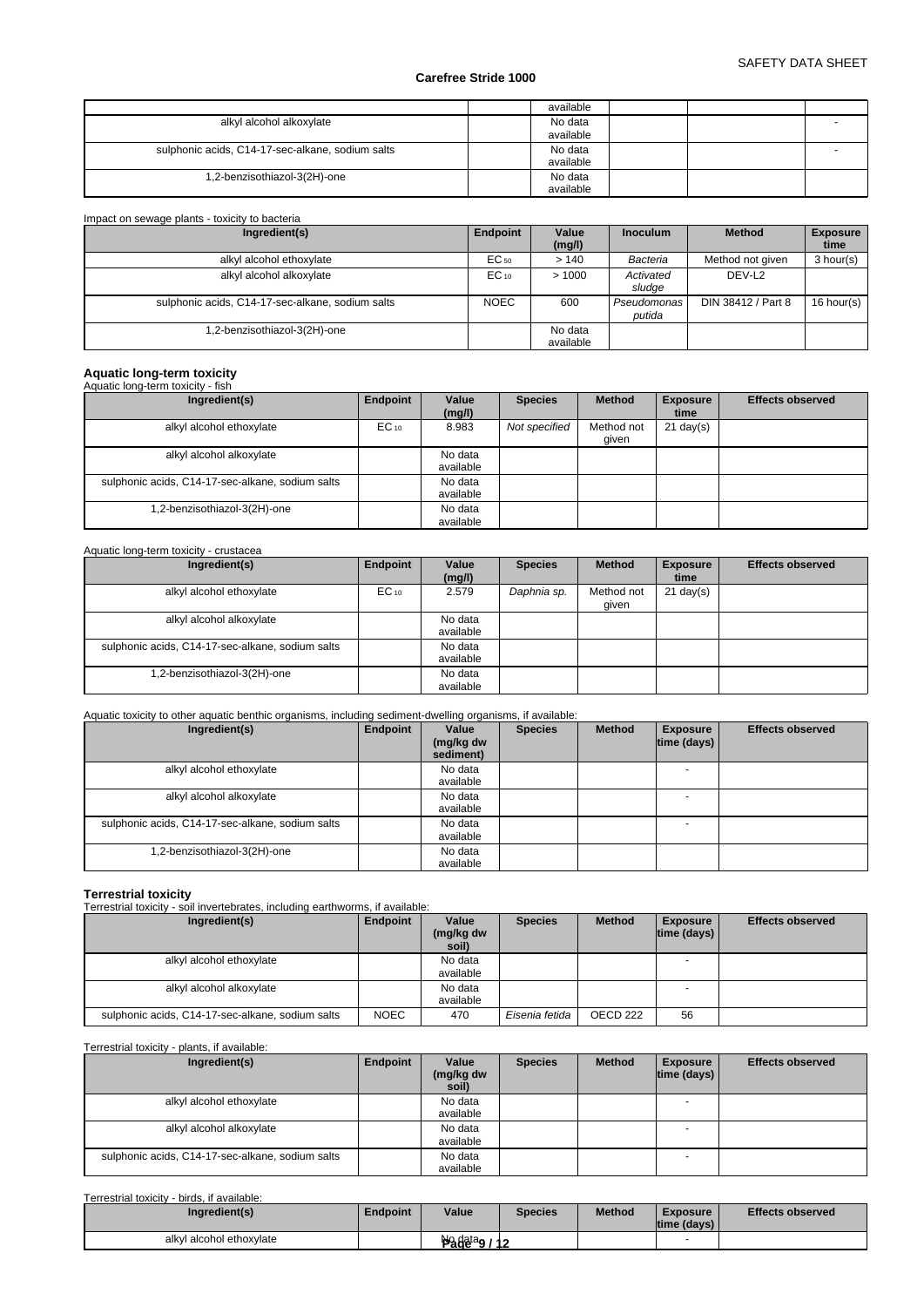|                                                  | available            |  |  |
|--------------------------------------------------|----------------------|--|--|
| alkyl alcohol alkoxylate                         | No data<br>available |  |  |
| sulphonic acids, C14-17-sec-alkane, sodium salts | No data<br>available |  |  |

#### Terrestrial toxicity - beneficial insects, if available:

| Ingredient(s)                                    | Endpoint | Value<br>(mg/kg dw<br>soil) | <b>Species</b> | <b>Method</b> | <b>Exposure</b><br> time (days) | <b>Effects observed</b> |
|--------------------------------------------------|----------|-----------------------------|----------------|---------------|---------------------------------|-------------------------|
| alkyl alcohol ethoxylate                         |          | No data<br>available        |                |               |                                 |                         |
| alkyl alcohol alkoxylate                         |          | No data<br>available        |                |               |                                 |                         |
| sulphonic acids, C14-17-sec-alkane, sodium salts |          | No data<br>available        |                |               |                                 |                         |

Terrestrial toxicity - soil bacteria, if available:

| Ingredient(s)                                    | Endpoint | Value<br>(mg/kg dw<br>soil) | <b>Species</b> | <b>Method</b> | <b>Exposure</b><br> time (days) | <b>Effects observed</b> |
|--------------------------------------------------|----------|-----------------------------|----------------|---------------|---------------------------------|-------------------------|
| alkyl alcohol ethoxylate                         |          | No data<br>available        |                |               |                                 |                         |
| alkyl alcohol alkoxylate                         |          | No data<br>available        |                |               |                                 |                         |
| sulphonic acids, C14-17-sec-alkane, sodium salts |          | No data<br>available        |                |               |                                 |                         |

## **12.2 Persistence and degradability**

**Abiotic degradation** Abiotic degradation - photodegradation in air, if available:

Abiotic degradation - hydrolysis, if available:

Abiotic degradation - other processes, if available:

#### **Biodegradation**

Ready biodegradability - aerobic conditions

| Ingredient(s)                                    | <b>Inoculum</b> | Analytical<br>method | DT 50                                | <b>Method</b> | <b>Evaluation</b>                                          |
|--------------------------------------------------|-----------------|----------------------|--------------------------------------|---------------|------------------------------------------------------------|
| alkyl alcohol ethoxylate                         |                 |                      |                                      |               | 60 % in 28 day(s)   Method not given Readily biodegradable |
| alkyl alcohol alkoxylate                         |                 |                      | > 60 % in 28<br>day(s)               | OECD 301F     | Readily biodegradable                                      |
| sulphonic acids, C14-17-sec-alkane, sodium salts |                 |                      | Oxygen depletion   78 % in 28 day(s) | OECD 301B     | Readily biodegradable                                      |
| 1,2-benzisothiazol-3(2H)-one                     |                 |                      |                                      |               | No data available                                          |

Ready biodegradability - anaerobic and marine conditions, if available:

Degradation in relevant environmental compartments, if available:

The surfactant(s) contained in this preparation complies(comply) with the biodegradability criteria as laid down in Regulation (EC) No. 648/2004 on detergents. Data to support this assertion are held at the disposal of the competent authorities of the Member States and will be made available to them, at their direct request or at the request of a detergent manufacturer.

# **12.3 Bioaccumulative potential**<br>Partition coefficient n-octanol/water (log Kow)

| animum cuenncient ri-octanol/water (log row)        |                   |                  |                                    |               |  |  |  |  |
|-----------------------------------------------------|-------------------|------------------|------------------------------------|---------------|--|--|--|--|
| Ingredient(s)                                       | Value             | <b>Method</b>    | <b>Evaluation</b>                  | <b>Remark</b> |  |  |  |  |
| alkyl alcohol ethoxylate                            | $3.11 - 4.19$     | Method not given | High potential for bioaccumulation |               |  |  |  |  |
| alkyl alcohol alkoxylate                            | No data available |                  |                                    |               |  |  |  |  |
| sulphonic acids, C14-17-sec-alkane,<br>sodium salts | No data available |                  | No bioaccumulation expected        |               |  |  |  |  |
| 1,2-benzisothiazol-3(2H)-one                        | No data available |                  |                                    |               |  |  |  |  |

#### Bioconcentration factor (BCF)

| Ingredient(s)                                          | Value             | <b>Species</b> | <b>Method</b>    | <b>Evaluation</b>                  | Remark |
|--------------------------------------------------------|-------------------|----------------|------------------|------------------------------------|--------|
| alkyl alcohol ethoxylate                               | < 500             |                | Method not given | High potential for bioaccumulation |        |
| alkyl alcohol alkoxylate   No data available           |                   |                |                  |                                    |        |
| sulphonic acids,<br>C14-17-sec-alkane,<br>sodium salts | No data available |                |                  |                                    |        |
| 1,2-benzisothiazol-3(2H No data available<br>)-one     |                   |                |                  |                                    |        |

#### **12.4 Mobility in soil Adsorption/Desorption to soil or sediment**

| ו שוטטע וט ווטט שון ושטען וטובטשן וועגרייני וו<br>Ingredient(s) | <b>Adsorption</b><br>coefficient<br>Log Koc | <b>Desorption</b><br>coefficient<br>Log Koc(des) | <b>Method</b> | Soil/sediment<br>type | <b>Evaluation</b>                                   |
|-----------------------------------------------------------------|---------------------------------------------|--------------------------------------------------|---------------|-----------------------|-----------------------------------------------------|
| alkyl alcohol ethoxylate                                        | l No data available I                       |                                                  |               |                       | Potential for mobility in soil,<br>soluble in water |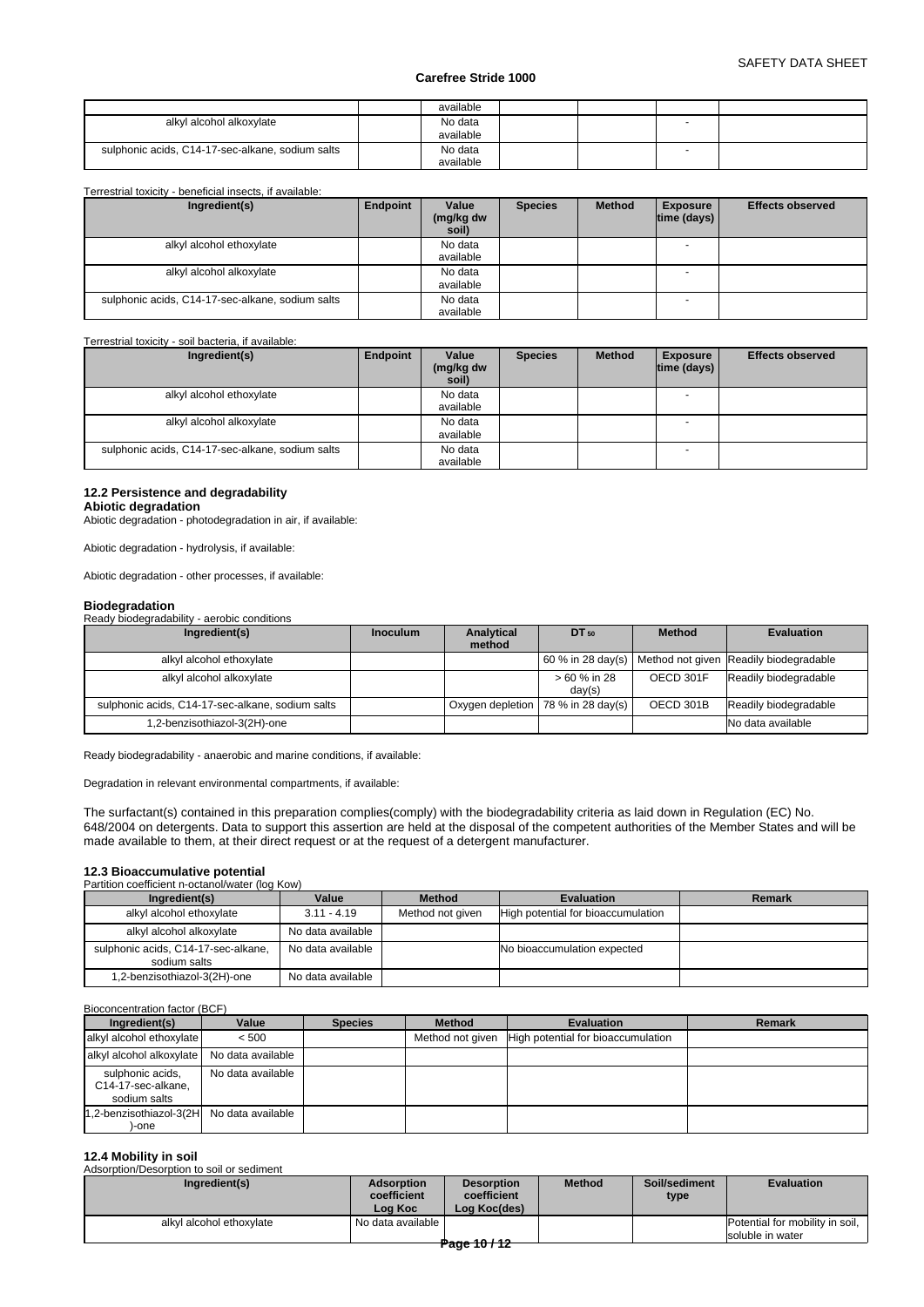| alkyl alcohol alkoxylate                         | No data available i  |  |  |
|--------------------------------------------------|----------------------|--|--|
| sulphonic acids. C14-17-sec-alkane, sodium salts | 'No data available i |  |  |
| 1,2-benzisothiazol-3(2H)-one                     | No data available    |  |  |

#### **12.5 Results of PBT and vPvB assessment**

Substances that fulfill the criteria for PBT/vPvB, if any, are listed in section 3.

#### **12.6 Other adverse effects**

No other adverse effects known.

|  | <b>SECTION 13: Disposal considerations</b> |
|--|--------------------------------------------|
|--|--------------------------------------------|

| 13.1 Waste treatment methods<br>Waste from residues / unused<br>products:     | The concentrated contents or contaminated packaging should be disposed of by a certified handler<br>or according to the site permit. Release of waste to sewers is discouraged. The cleaned packaging<br>material is suitable for energy recovery or recycling in line with local legislation. |
|-------------------------------------------------------------------------------|------------------------------------------------------------------------------------------------------------------------------------------------------------------------------------------------------------------------------------------------------------------------------------------------|
| European Waste Catalogue:                                                     | 20 01 29 <sup>*</sup> - detergents containing dangerous substances.                                                                                                                                                                                                                            |
| <b>Empty packaging</b><br><b>Recommendation:</b><br>Suitable cleaning agents: | Dispose of observing national or local regulations.<br>Water, if necessary with cleaning agent.                                                                                                                                                                                                |

# **SECTION 14: Transport information**

# **ADR, RID, ADN, IMO/IMDG, ICAO/IATA**

**14.1 UN number:** Non-dangerous goods

- **14.2 UN proper shipping name:** Non-dangerous goods
- **14.3 Transport hazard class(es):** Non-dangerous goods
- **Class:** -

**14.4 Packing group:** Non-dangerous goods

**14.5 Environmental hazards:** Non-dangerous goods

**14.6 Special precautions for user:** Non-dangerous goods

**14.7 Transport in bulk according to Annex II of MARPOL 73/78 and the IBC Code:** The product is not transported in bulk tankers.

# **SECTION 15: Regulatory information**

**15.1 Safety, health and environmental regulations/legislation specific for the substance or mixture**

**Authorisations or restrictions (Regulation (EC) No 1907/2006, Title VII respectively Title VIII):** Not applicable.

| Ingredients according to EC Detergents Regulation 648/2004 |           |  |
|------------------------------------------------------------|-----------|--|
| non-ionic surfactants                                      | $5 - 15%$ |  |
| anionic surfactants, polycarboxylates, soap                | < 5%      |  |
| Benzisothiazolinone                                        |           |  |

#### **15.2 Chemical safety assessment**

A chemical safety assessment has not been carried out on the mixture

# **SECTION 16: Other information**

*The information in this document is based on our best present knowledge. However, it does not constitute a guarantee for any specific product features and does not establish a legally binding contract*

**MSDS code:** MSDS7142

**Version:** 03.0 **Revision:** 2015-04-05

#### **Reason for revision:**

Overall design adjusted in accordance with Amendment 453/2010, Annex II of Regulation (EC) No 1907/2006, This data sheet contains changes from the previous version in section(s):, 3

#### **Classification procedure**

The classification of the mixture is in general based on calculation methods using substance data, as required by Regulation (EC) No 1272/2008. If for certain classifications data on the mixture is available or for example bridging principles or weight of evidence can be used for classification, this will be indicated in the relevant sections of the Safety Data Sheet. See section 9 for physical chemical properties, section 11 for toxicological information and section 12 for ecological information.

#### **Full text of the R, H and EUH phrases mentioned in section 3:**

• H302 - Harmful if swallowed

- H315 Causes skin irritation. • H317 - May cause an allergic skin reaction.
- H318 Causes serious eye damage.

• H319 - Causes serious eye irritation.

• H400 - Very toxic to aquatic life.

• H412 - Harmful to aquatic life with long lasting effects.